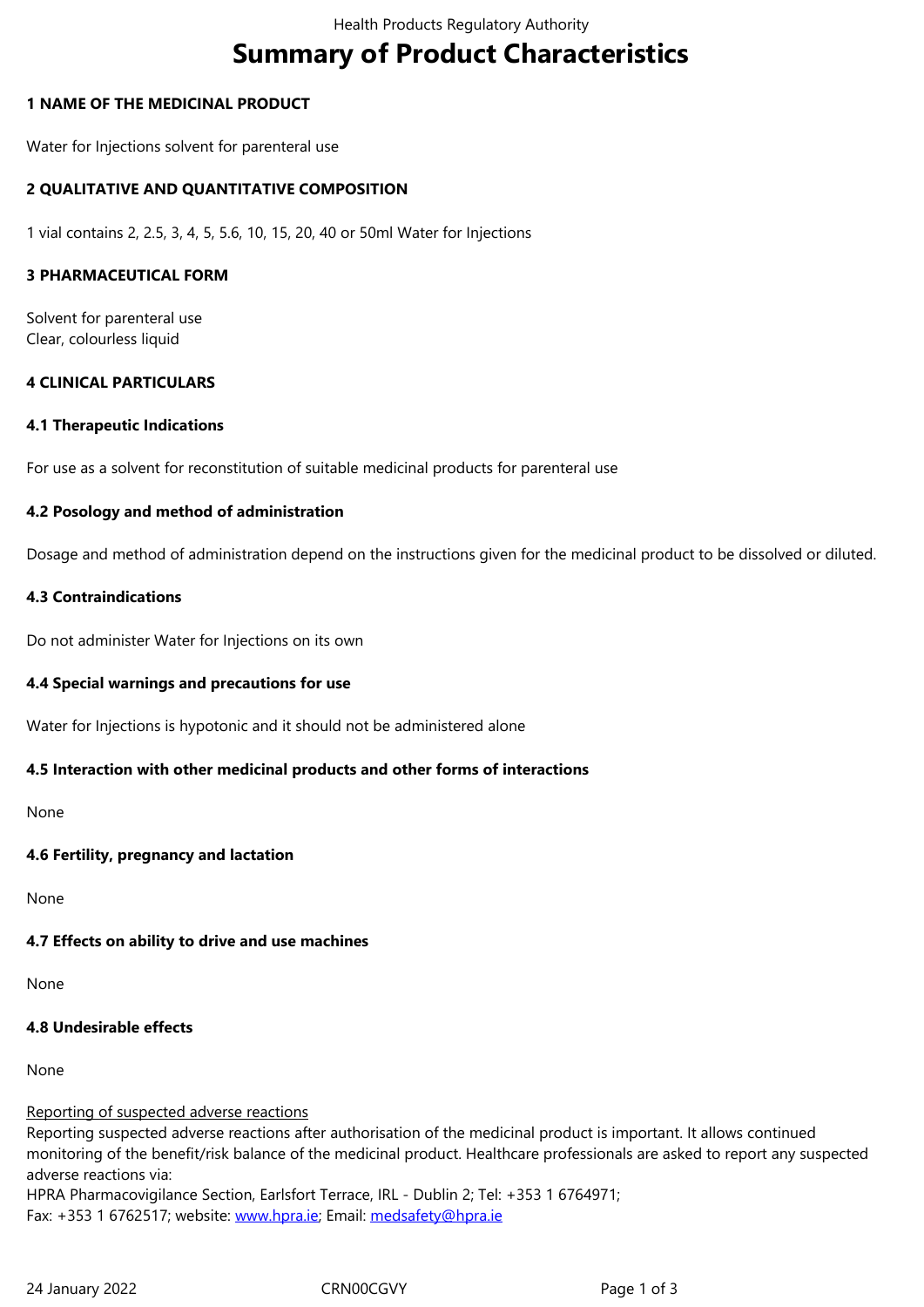#### None

# **5 PHARMACOLOGICAL PROPERTIES**

## **5.1 Pharmacodynamic properties**

Pharmacotherapeutic group: Solvent and diluting agent ATC code: V07AB

Pharmacodynamics: Not applicable

## **5.2 Pharmacokinetic properties**

Not applicable

## **5.3 Preclinical safety data**

Not applicable

## **6 PHARMACEUTICAL PARTICULARS**

### **6.1 List of excipients**

Not applicable

## **6.2 Incompatibilities**

For possible interactions and incompatibilities check Summary of Product Characteristics and Package Information Leaflet of the medicinal product which is intended to be reconstituted with Water for Injections. Those medicinal products known to be incompatible with Water for Injections must not be used.

# **6.3 Shelf life**

2.5, 3, 4, 5, 5.6, 10, 15, 20, 40, 50 ml: 5 years 2 ml: 30 months

After opening, the product must be used immediately.

For in use shelf life, after reconstitution of the medicinal product, check Summary of Product Characteristics and Package Information Leaflet of the medicinal product which was reconstituted with Water for Injections.

# **6.4 Special precautions for storage**

Do not freeze.

This medicinal product does not require any special storage conditions. For storage conditions after first opening and reconstitution of the medicinal product, see section 6.3.

### **6.5 Nature and contents of container**

| Pack sizes (1 vial per pack)  | <b>Container details</b>                                                             |
|-------------------------------|--------------------------------------------------------------------------------------|
| 2ml, 2.5 ml, 3 ml, 4 ml, 5 ml | In 6 ml injection vial clear glass with chlorobutyl or bromobutyl rubber stopper and |
|                               | aluminium crimp-cap with polypropylene plastic disc.                                 |
|                               | For the filling size:                                                                |
|                               | 2 ml (overage 0.3 ml): Blue/ purple,                                                 |
|                               | 2.5 ml (overage 0.3 ml): Blue/ blue,                                                 |
|                               | 2.5 ml (overage 0.4 ml): Blue/ lime,                                                 |
|                               |                                                                                      |